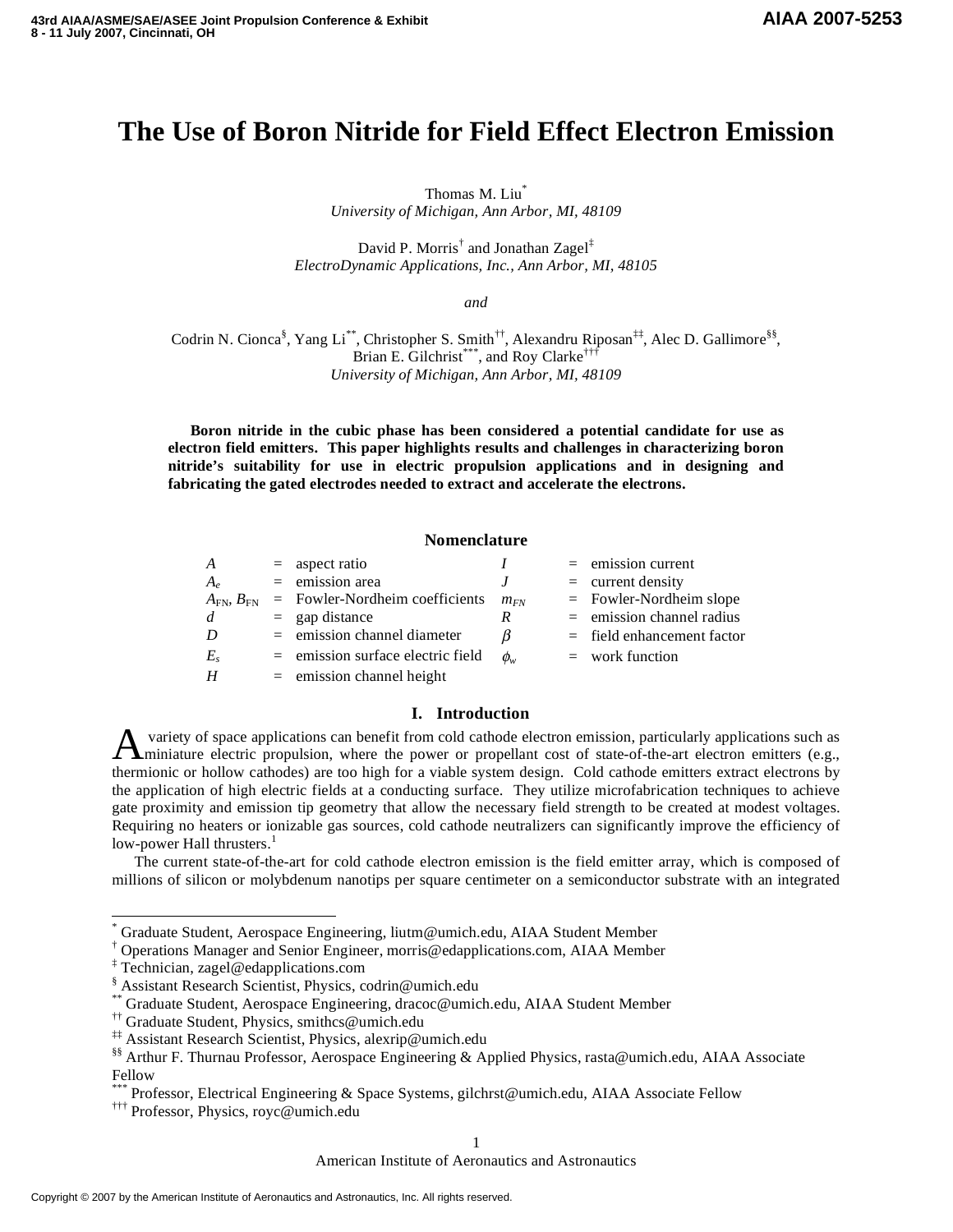gate structure. These devices provide very efficient electron emission but are fragile. The tips have poor sputter resistance and reactive surfaces that limit their lifetime. Consequently, the use of them in a miniature electric propulsion system's plasma environment is troublesome, since ion bombardment of the array would quickly degrade the array tips.<sup>2</sup> Recently, boron nitride in the cubic phase has emerged as a candidate material that could make practical field emission cathodes realizable.<sup>3</sup>

# **II. Cubic Boron Nitride**

The last decade has seen a marked increase in the research effort towards engineering of the III-V compound semiconductors. Many of these materials exhibit interesting synergies between semiconducting behavior and thermal, mechanical, chemical, and other properties. Cubic boron nitride (c-BN) is one such member of the III-V compound semiconductor family.

Under equilibrium conditions, boron nitride (BN) stabilizes in a hexagonal phase as a soft, insulating material with a crystallographic structure similar to that of graphite.<sup>4</sup> However, when BN is nucleated in the cubic phase, the resulting metastable material is a semiconductor with a wide, indirect band gap of 6.3 eV. With physical properties resembling diamond, c-BN is a candidate material for field emission cathodes (FECs) in electric propulsion (EP) and Low Earth Orbit (LEO) environments.

In these environments, the survivability of FECs in the presence of ion bombardment or contamination is an important concern. The sputtering threshold of c-BN, estimated to be greater than 150 eV, is larger than that of common refractory metals and field emission materials. In addition to having improved sputtering resistance, the chemical inertness of c-BN would make it more tolerant than other prospective emitter materials to atomic oxygen and other contaminants in the operating environment.

Cubic BN has other advantages as a FEC material. Its mechanical toughness would lower ion bombardment damage and inhibit the formation and migration of emitter surface nanoprotrusions that could otherwise lead to destructive arcing of the array. A low estimated work function  $(\sim 2 \text{ eV})$  would enable lower operating voltages to further decrease potential sputtering damage.

Unfortunately, c-BN is a difficult material to synthesize. A number of methods to grow c-BN thin films have been developed in the past decades with limited success. The major challenge is inducing the nucleation of the cubic phase while optimizing the stress buildup in the film.

### **A. Film Growth Process**

Cubic BN films were grown using ion-assisted sputtering.<sup>5</sup> Silicon (001) substrates doped to a resistivity of 1-20  $\Omega$ -cm were heated to 1,100 °C prior to film growth to desorb the native oxide layer. After thermal desorption, the temperature was gradually ramped down to ~975  $^{\circ}$ C for film deposition. Direct heating of the substrate was achieved by passing current  $(-12 \text{ A})$  through the substrate. To improve film uniformity despite the inherent bias gradient  $({\sim}9 \text{ V})$  due to the current flow, the backsides of the silicon substrates were coated with platinum on a titanium layer. This coating facilitated driving the silicon into the intrinsic generation regime during the initial temperature ramp up and also provided good electrical contact when testing the c-BN films' electrical characteristics.

Hot pressed pyrolitic BN of 4N purity in the hexagonal phase (h-BN) was used as the sputtering target in a radiofrequency magnetron sputtering gun. The deposition process was performed in a low pressure ( $\sim$ 2.5 mTorr) argon (8-sccm flow) and nitrogen (6-sccm flow) environment. To maintain the proper stoichiometry and promote the nucleation of the cubic phase, an electron cyclotron resonance nitrogen ion source was used. The kinetic energy of the incident nitrogen ions was controlled using a voltage bias (~140 VDC) applied to the substrate. Since both cubic and hexagonal phases nucleate simultaneously, the bias favored the selective etching of the softer h-BN while leaving the c-BN material intact.

A growth rate of  $\sim$ 20 nm/hr was achieved. Throughout the deposition process, the substrate temperature was monitored with an optical pyrometer. Because of the high strain in the film, the samples were gradually cooled at less than 10 ºC/min to minimize delamination. Afterwards, Fourier transform infrared spectroscopy and energy dispersive spectroscopy were used to evaluate the film composition. Figure 1 shows the deposition chamber setup.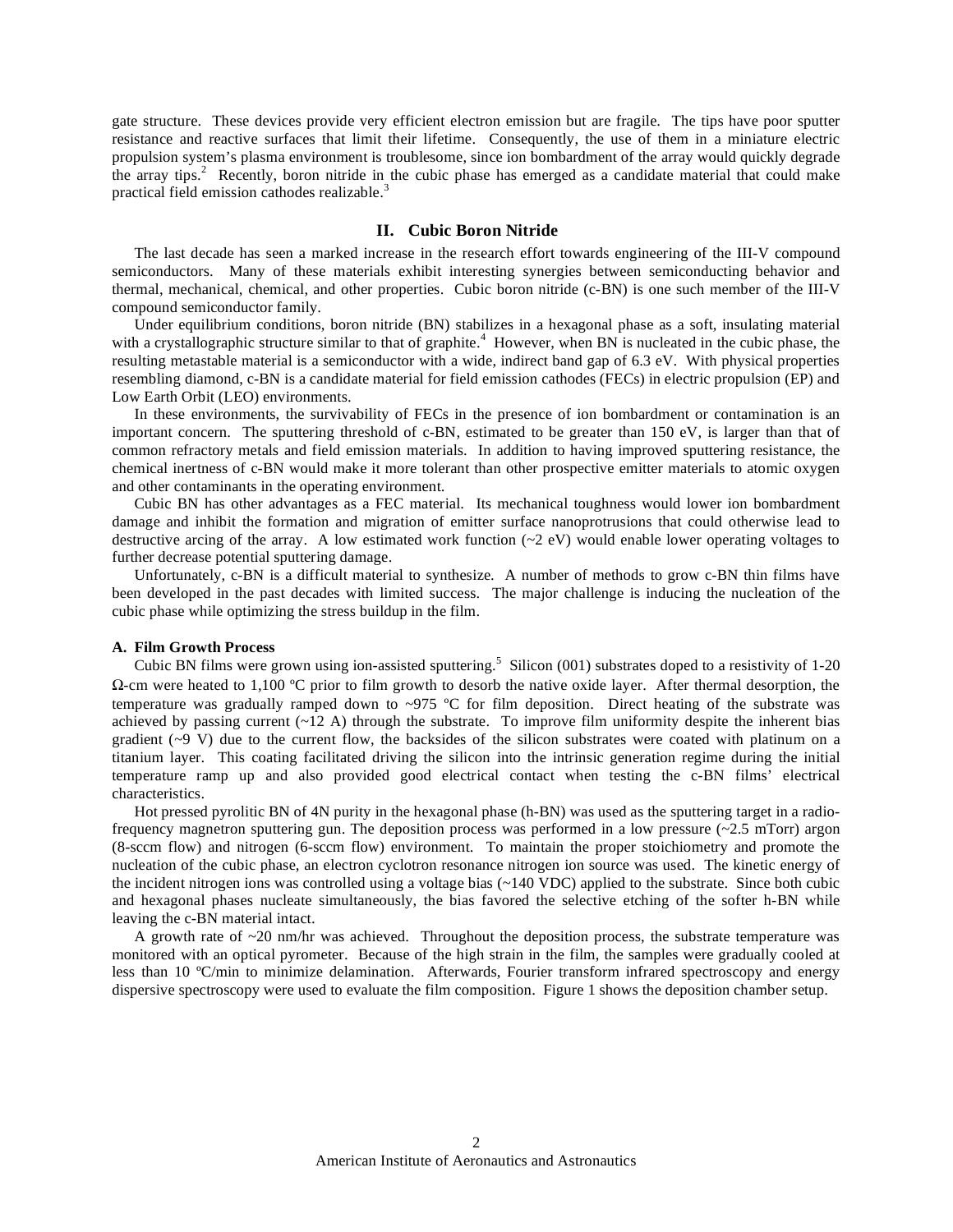

**Figure 1. Growing c-BN films.** *(Left) Schematic of deposition chamber setup. (Right) View of heated c-BN sample during deposition.* 

While the flux of nitrogen ions was relatively directional in the deposition chamber, the flux of sputtered BN target material varied due to the asymmetric position of the sputtering source relative to the deposition substrate. Grown samples have been observed with a factor of two difference in film thickness across the sample. As shown in Figure 2, film uniformity was greatly increased by rotating  $(\sim 1 \text{ rev/hr})$  the substrate during the deposition process.



**Figure 2. Effect of substrate rotation during film growth. (***Left) Poor film uniformity without rotation. (Right) Good film uniformity with rotation.* 

# **B. Electron Emission Testing**

Field emission characteristics of grown BN films were determined via emission testing in an ultra-high vacuum (UHV) chamber with an operating pressure less than  $10^{-8}$  torr. Figure 3 shows the emission test setup. The BN film on its silicon substrate was offset, using 25-μm spacer made of kapton or Duralar film, from the phosphor screen used to visualize electron emission. The spacer covered up nonuniform regions of the BN film at the edges of the silicon substrate and exposed the remainder of the film  $(-1.2 \text{ cm}^2)$  as available emission area. Vent paths were provided to permit escape of outgassed material from the BN surface during vacuum operations. A glass slide with indium tin oxide (ITO) coating provided electrical contact to the emission sample through the platinum coating. Clamps between the ITO slide and the phosphor screen anode provided planar alignment.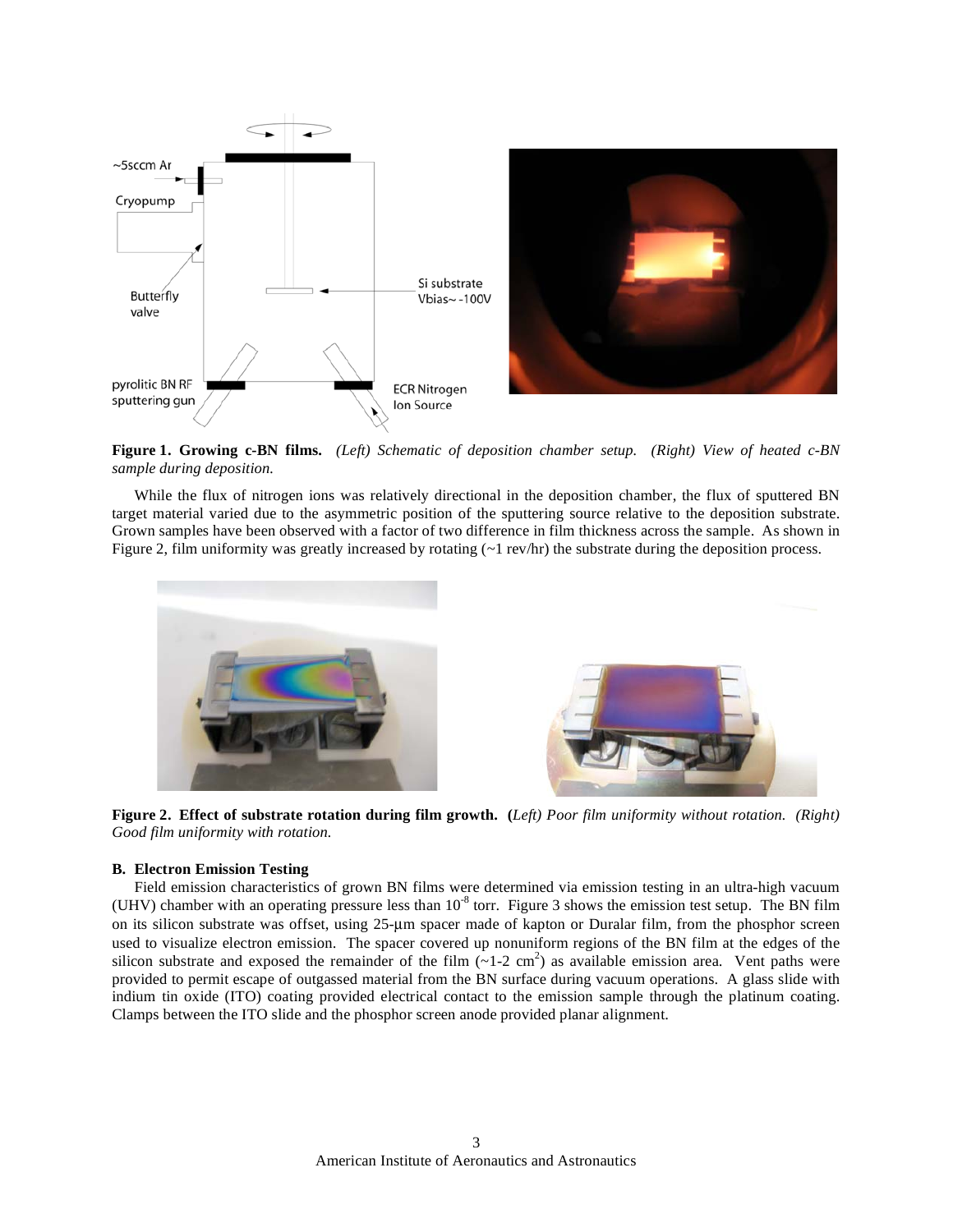



**Figure 3. Field emission characterization setup in UHV chamber.** *(Left) Schematic (not to scale) of test setup. (Right) Top view of test setup.* 

 During electron emission characterization, the voltage bias between the BN film and the collection anode was increased until  $\sim$ 1 μA of emission current was obtained from the Keithley 2410 sourcemeter. A series of voltage sweeps, as shown in Figure 4, was conducted to evaluate emission consistency and stability. Negative voltage sweeps were conducted to confirm that measured currents were due to field emission rather than electrical shorts in the system.



**Figure 4. Voltage bias profile for BN films during emission characterization.** *Units of time during plateau regions are in minutes (m).* 

 Figure 5 shows a typical scanning electron microscopy (SEM) image of the BN film. Previous test results suggested that thin BN films less than 100 nm in film thickness are promising candidates for electron emission due to their greater surface roughness.<sup>6</sup> For these thin films, the BN composition is a mixture, with c-BN nucleation on a wetting layer of amorphous and hexagonal BN. These "islands" of c-BN nucleation sites have not yet coalesced, and their sharp edges are promising candidates for field emission sites. Although these favorable sites are prevalent throughout the film, Figure 5 shows that only a few isolated sites are activated during emission testing, possibly due to non-uniformities (e.g., concentration of h-BN) not visible in the SEM scans. Non-uniformities in the applied electric field due to compression of the dielectric spacers and surface roughness on the phosphor screen have been evaluated and are not considered significant contributors to the results. Diagnostics to map the chemical and phase compositions of the BN film are being pursued to understand this phenomenon.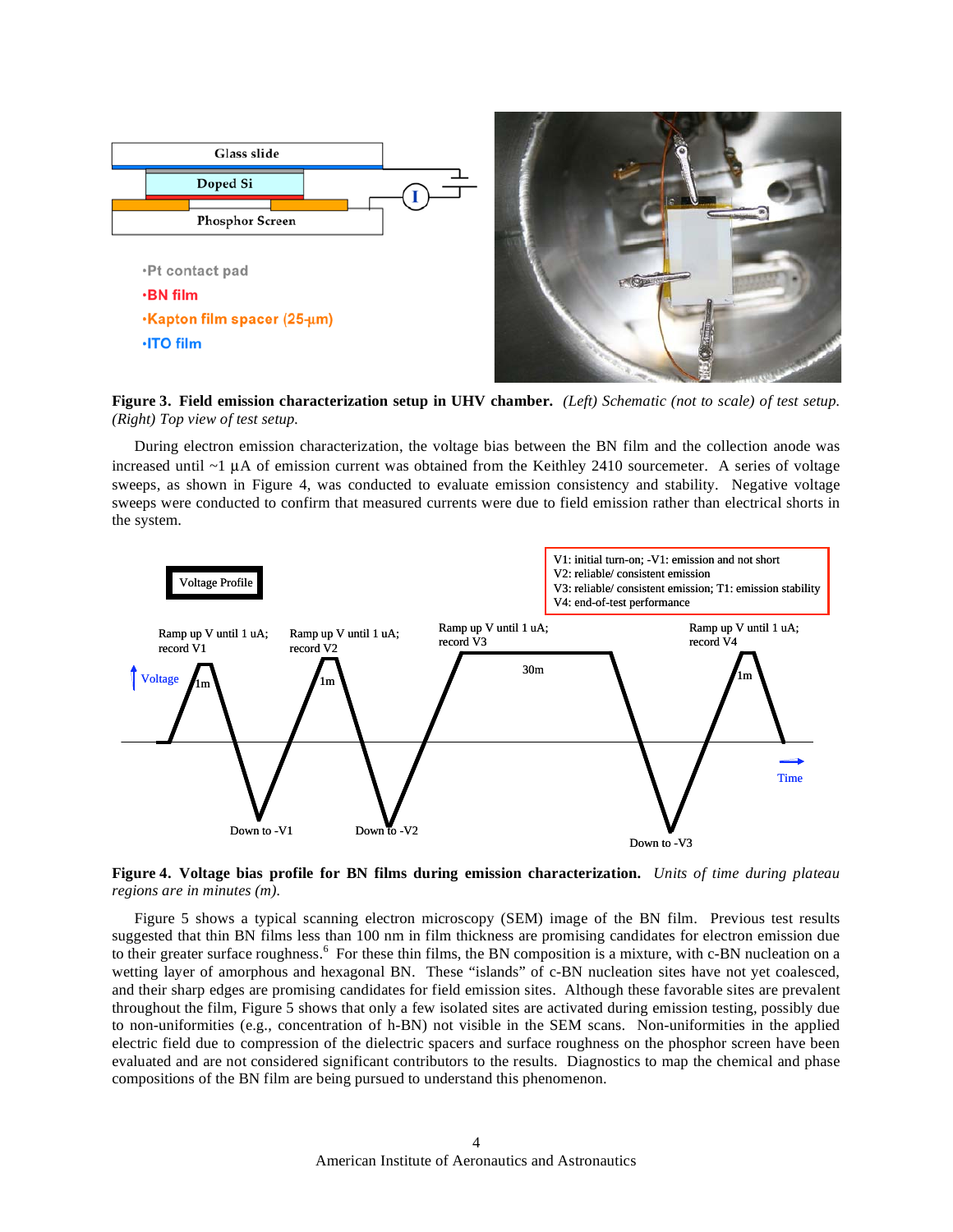

**Figure 5. Typical emission characterization results.** *(Left) SEM image of BN film. (Right) Emission spots imaged on phosphor screen.* 

#### **C. Plasma Environment Survivability**

The survivability of c-BN in an EP thruster's operating environment was tested during thrust characterization of the H6 laboratory model Hall thruster, a 6-kW system jointly developed by the Air Force Research Laboratory, NASA Jet Propulsion Laboratory, and the University of Michigan's Plasmadynamics and Electric Propulsion Laboratory (PEPL).<sup>7</sup> Testing was conducted in the Large Vacuum Test Facility (LVTF) at PEPL. Vacuum levels of the order  $10^{-5}$  Torr were achieved during the thruster firings.

BN samples were first characterized for field emission properties in the UHV chamber before being partially masked with a tantalum sleeve. Therefore, only part of each BN sample was exposed to the Hall thruster environment, thus facilitating characterization of morphology changes due to plasma exposure. The BN samples were then placed near the H6 thruster, electrically grounded to the chamber walls, and passively exposed during thruster firings. Langmuir probes in the vicinity of the BN samples provided localized plasma diagnostics. Following completion of thruster firings, the BN samples were removed from the LVTF and their field emission properties were reevaluated in the UHV chamber. Of the nine BN samples tested in this manner, five of the samples exhibited better field emission performance following plasma exposure than before. This behavior was surprising, since the expectation was that emission performance would degrade due to the three days of exposure to the LVTF test environment (i.e., plasma and sputtered contaminants from the thruster, outgassing, etc.).

As a case study, Figure 6 shows one such BN sample with better field emission characteristics following the LVTF test. Near the sample, Langmuir probe data indicated ion densities on the order of  $10^{15}$  m<sup>-3</sup>, and Faraday probe data suggested ion energies of  $\sim$ 20 eV. Note that the portion of the BN film exposed to the plasma appeared to have been stripped away. However, post-LVTF emission is visible in the exposed region of the film, despite the dramatically different surface morphology.

Figure 7 shows the electron emission data for the BN sample under consideration. Although the sample exhibited variance over different voltage sweeps as different emission sites turned on and off, the emission threshold systematically shifted to lower voltages after the BN sample had been placed in the LVTF. As indicated by the linear nature of the Fowler-Nordheim (F-N) plots, electrons are being emitted via a field effect process, which obeys the following relations (with  $c_0$ ,  $c_1$ , and  $c_2$  being constants dependent on the cathode material and configuration):

$$
J = \frac{I}{A_e} = A_{FN} E_s^2 \exp\left(-\frac{B_{FN}}{E_s}\right),\tag{1}
$$

$$
A_{FN} = c_0 \frac{1}{\phi_w} \exp\left(\frac{c_1}{\sqrt{\phi_w}}\right),\tag{2}
$$

American Institute of Aeronautics and Astronautics 5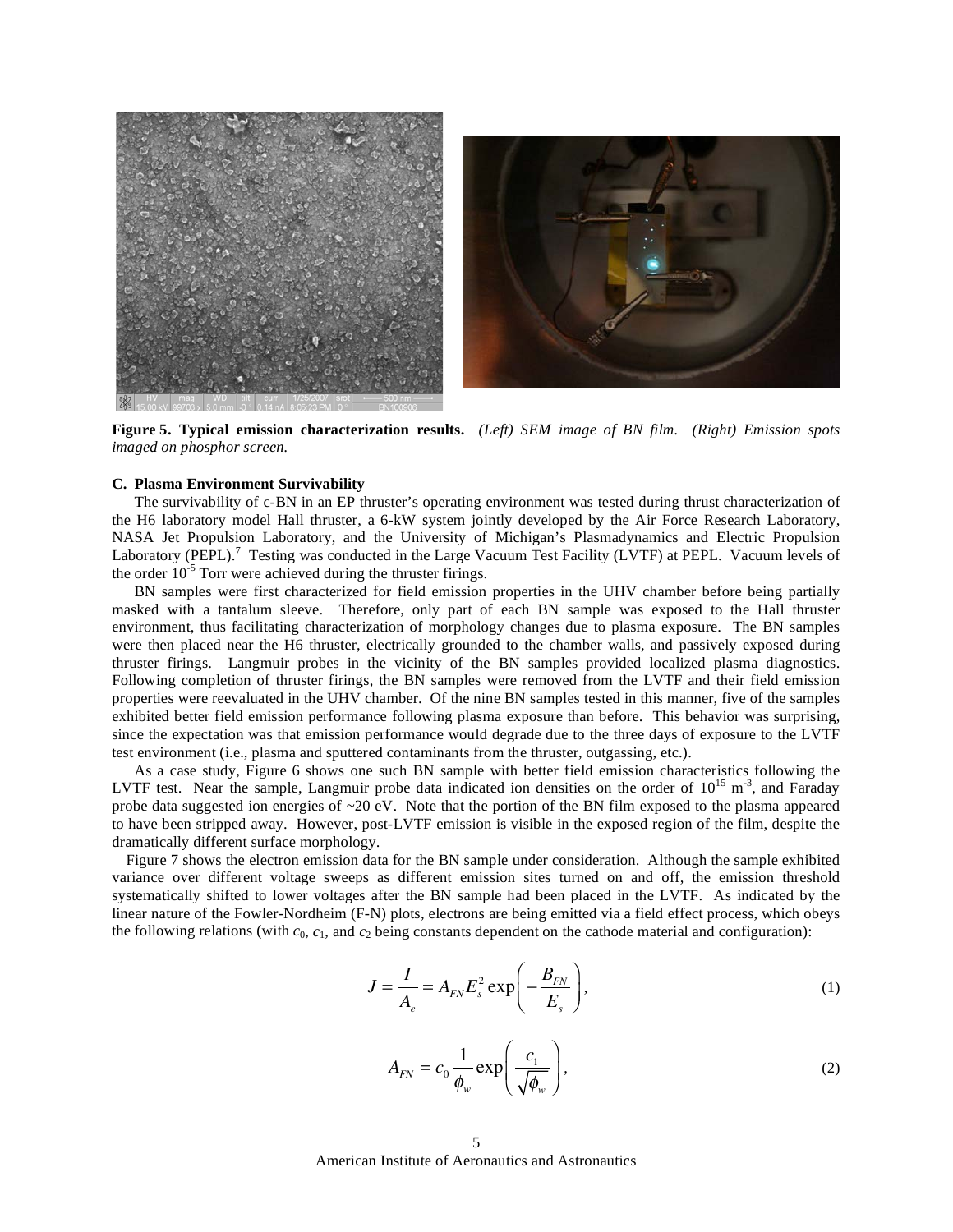$$
B_{FN} = c_2 \phi_w^{\frac{3}{2}},
$$
 (3)

$$
E_s = \frac{\beta V}{d} \,. \tag{4}
$$



**Figure 6. BN sample that exhibited better field emission characteristics following exposure to Hall thruster environment.** *(Upper left) Pre-LVTF. (Upper right) Post-LVTF; lower portion of sample was not covered by tantalum sleeve and exposed to plasma. (Bottom) SEM view of emission region showing different surface morphology than typical BN films.* 

In a F-N plot of  $V^1$  versus  $ln(I/V^2)$ , the slope is thus

$$
m_{FN} = -c_2 \frac{\phi_w^{\frac{3}{2}} d}{\beta},\tag{5}
$$

and the *y*-intercept is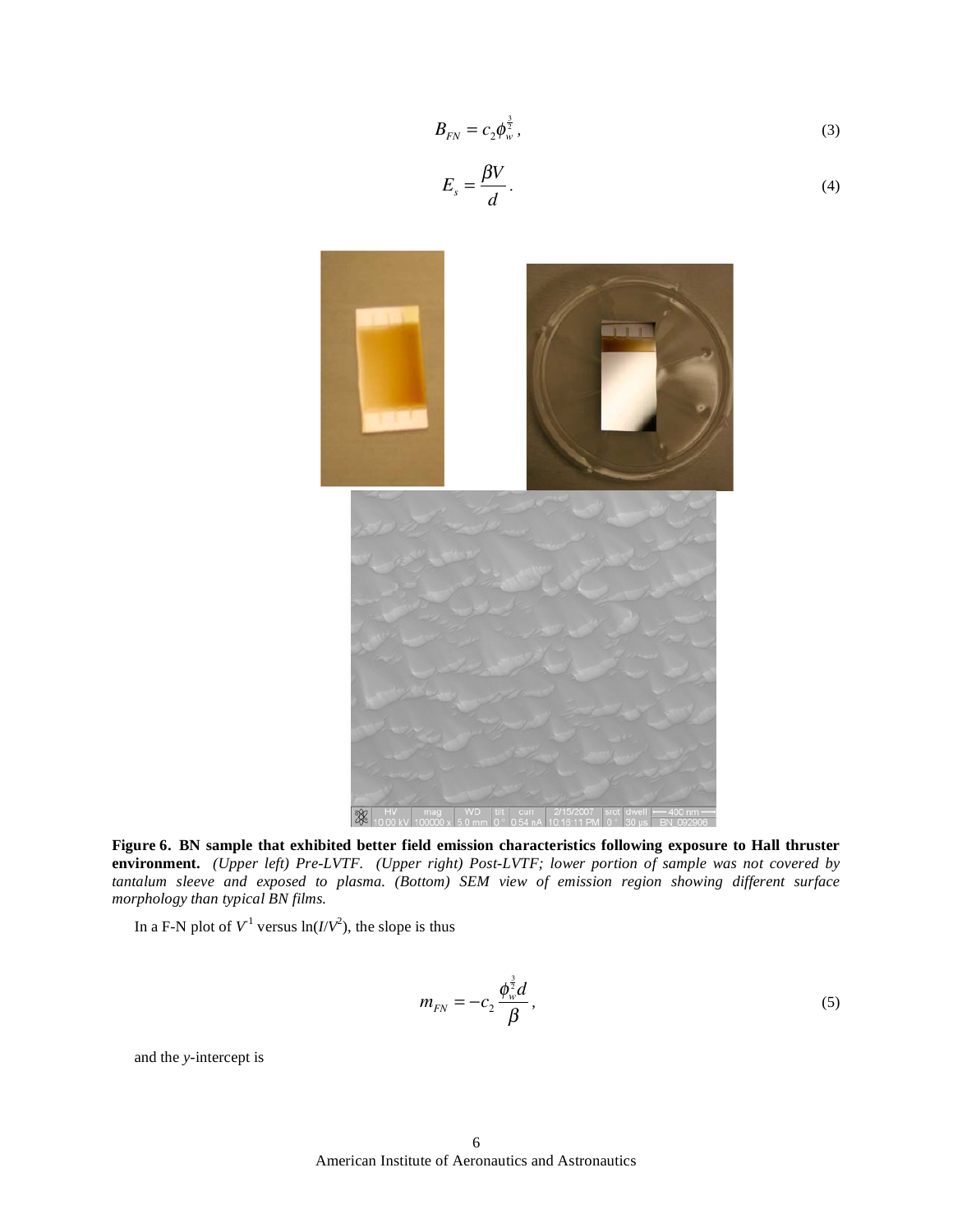

**Figure 7. Pre-LVTF and post-LVTF electron emission data.** *Each marker symbol (blue for pre-LVTF and red for post-LVTF) represents a single voltage sweep. (Top) Voltage-current measurements. (Bottom) FN transformation of voltage-current data with corresponding linear fits.* 

 In the F-N plot in Figure 7, the slopes are comparable, but the *y*-intercepts for the post-LVTF data set are generally larger than those for the pre-LVTF data set. This trend suggests, if BN is assumed to be the emission material in both cases, that both the field enhancement factor and the work function may have decreased following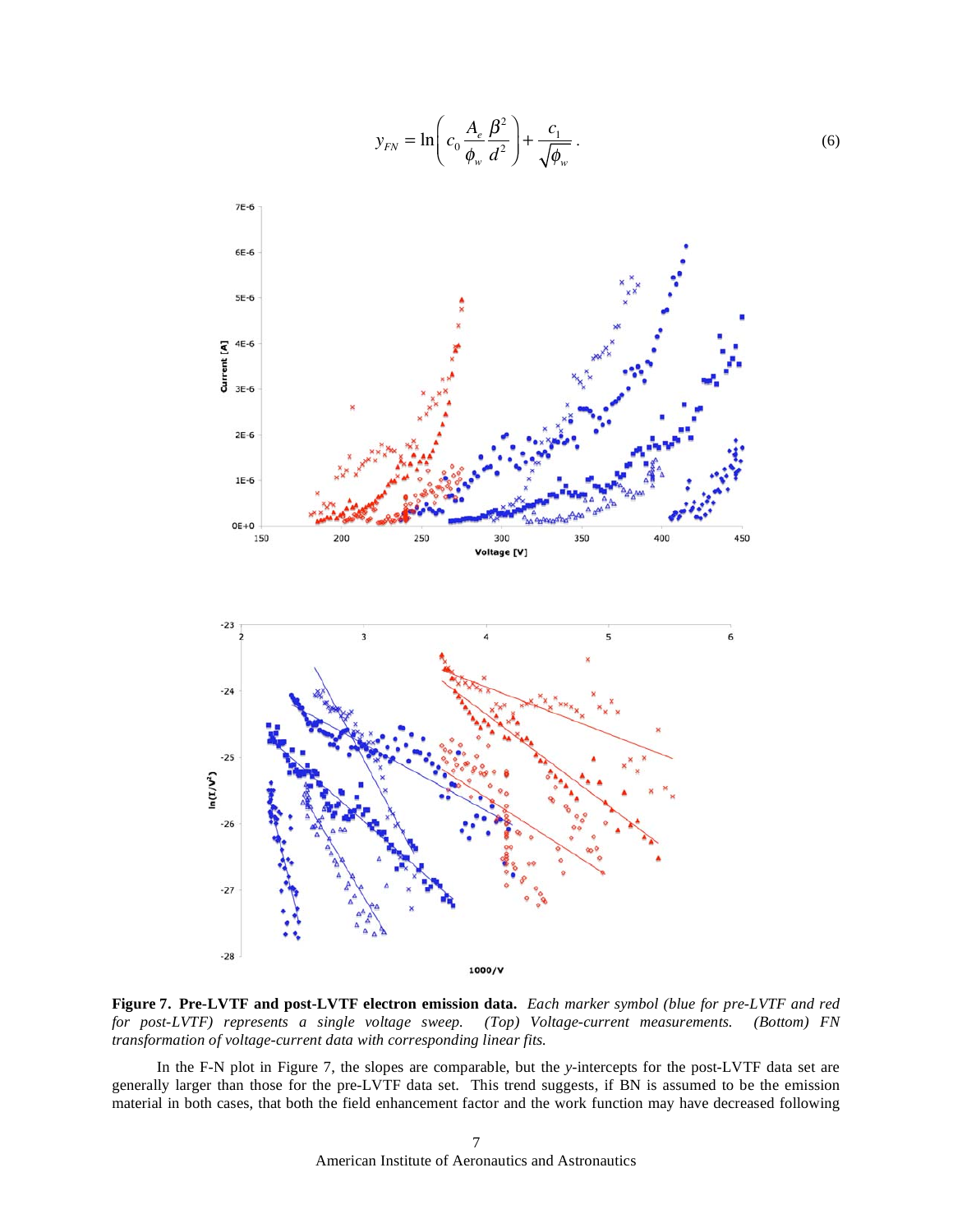plasma exposure; emission may then be due to residual c-BN clusters on the textured substrate surface. Additional testing and diagnostics (e.g., x-ray photoelectron spectroscopy) are required to verify if alternative causes (e.g., emission due to the textured silicon itself or contaminants deposited by thruster firing) may explain the behavior. Other samples from the LVTF test showed similar results, though additional testing is required to acquire a sufficient statistical average across samples to verify the effect. To address the apparent film degradation, observations of thicker BN films (> 100 nm thickness) in a similar plasma environment are being planned.

# **III. MEMS Gates**

To form functional FECs, microelectromechanical (MEMS) gate electrodes were developed to extract and accelerate electrons from the BN emission substrates. These MEMS gates are attractive for field emission applications because they are able to achieve micron-scale or smaller gap distances, thus permitting generation of large electric fields at modest bias voltages. MEMS gates can also be used to form scalable arrays to satisfy current requirements while providing size and shape flexibility. Finally, the use of existing microfabrication techniques that are routinely used in the semiconductor and MEMS industries, along with the economies of scale associated with mass production, make MEMS gates potentially economically attractive.

#### **A. Gate Design**

Figure 8 shows a cross-section schematic of a FEC using a field emission substrate integrated with a MEMS gate. Each MEMS gate consists of a conductive layer placed over a dielectric spacer with channels arrayed throughout the structure to permit passage of electrons. A voltage bias applied between the conductive layer and the emission substrate generates the electric fields needed to extract and accelerate electrons. The thinner the dielectric spacer is, the lower the bias voltage needed to generate the necessary electric fields; the limit is imposed by the breakdown strength of the dielectric material and the structural integrity of the overall gate. Both the conductive and dielectric gate layers are structurally supported in bulk silicon, and viewing windows are periodically etched in the bulk silicon to expose the emission channels.



**Figure 8. Proposed use of MEMS gates on FECs.** *(Left) Cross-section (not to scale) of MEMS-gated FEC emitting into ambient plasma with (a) electrical contact pad to gate, (b) bulk silicon structural layer, (c) sub-micron conductive gate layer, and (d) dielectric spacer. (Right) Geometric design variables for single emission channel in MEMS gate.* 

As electrons are emitted through the channels, some electrons impact either the conductive layer or the dielectric spacer due to non-uniformities in the electric field or emission substrate as well as space charge spreading of the electron beam. This collected gate current is an efficiency loss for the system, so a good gate design seeks to minimize gate current. A way to optimize the gate design is to adjust the aspect ratio of the emission channel height to its diameter,

$$
A \equiv \frac{H}{D} = \frac{H}{2R} \,. \tag{7}
$$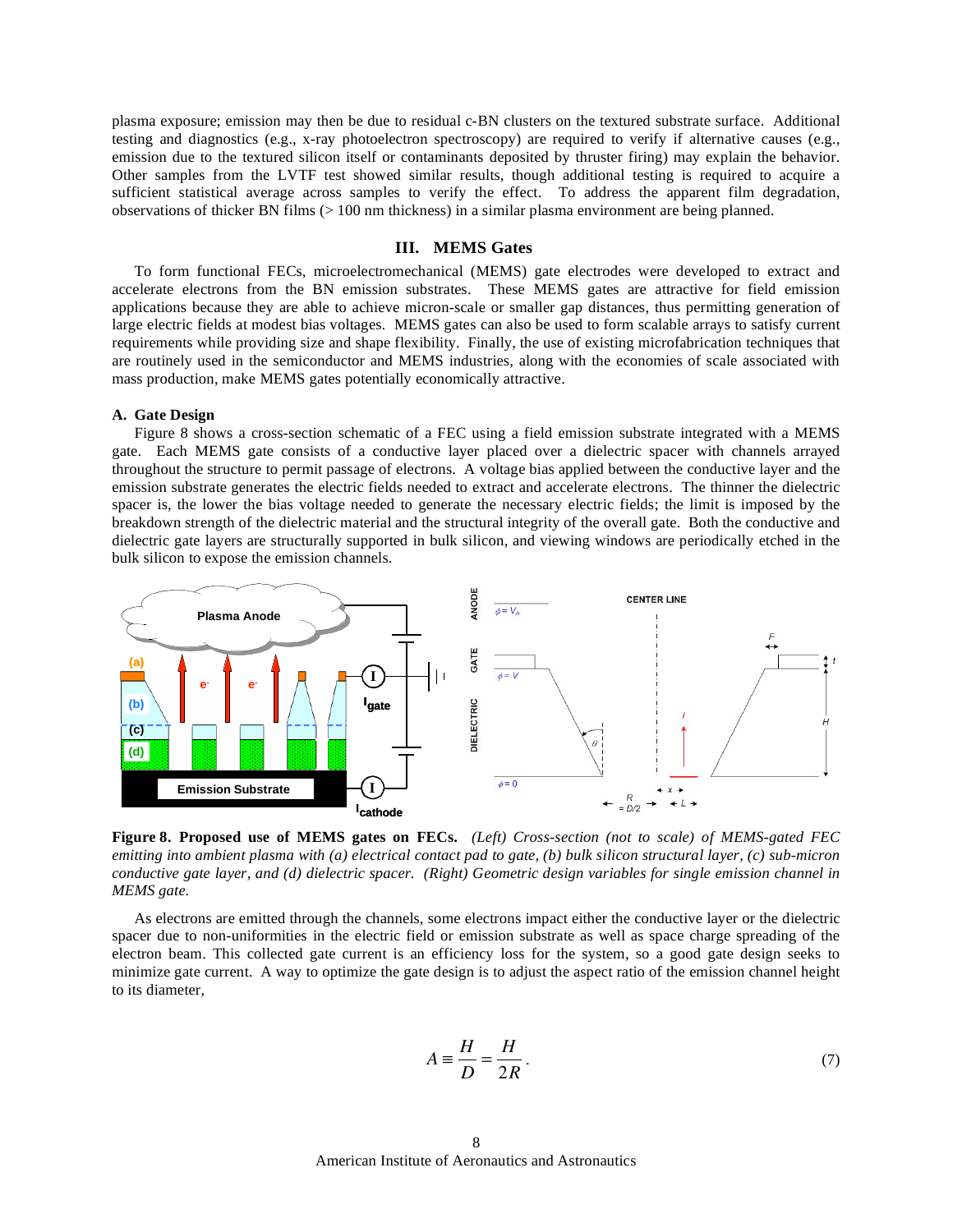Previous particle-in-cell simulations have suggested that when all other geometric design variables are fixed and both the emission current and the nominal gap electric field *V*/*H* are constant, the gate current is minimized when the aspect ratio is in the approximate range between 1 and 1.5 (Reference 6). At very high aspect ratios, gate current is higher because of beam spreading before the beam passes the gate. At low aspect ratios, the electric field at the emission surface is not uniform and has a significant radial component that spreads the beam and thus contributes to a higher gate current. This behavior can be seen in Figure 9, which contains electric field maps for single emission channels at various aspect ratios. The channel diameter is fixed at 2 μm while the channel height is adjusted.



**Figure 9. Electric field maps for various emission channel aspect ratios.** *Maps are axisymmetric about the channel centerline r = 0, and the vectors are for the total electric field. In the simulation domain, the left side boundary (emission surface) is grounded while the right side boundary is kept at the same potential as the gate electrode. This potential bias is scaled linearly with the channel height to maintain a 25 V/*μ*m nominal gap electric field. The upper boundary is an insulator at free space permittivity.* 

 Uniform fields at the emission substrate's surface are achieved above a unity aspect ratio. Above an aspect ratio of 1.5, beam-spreading effects begin to dominate while the beneficial effect of additional field uniformity in the emission channel becomes negligible.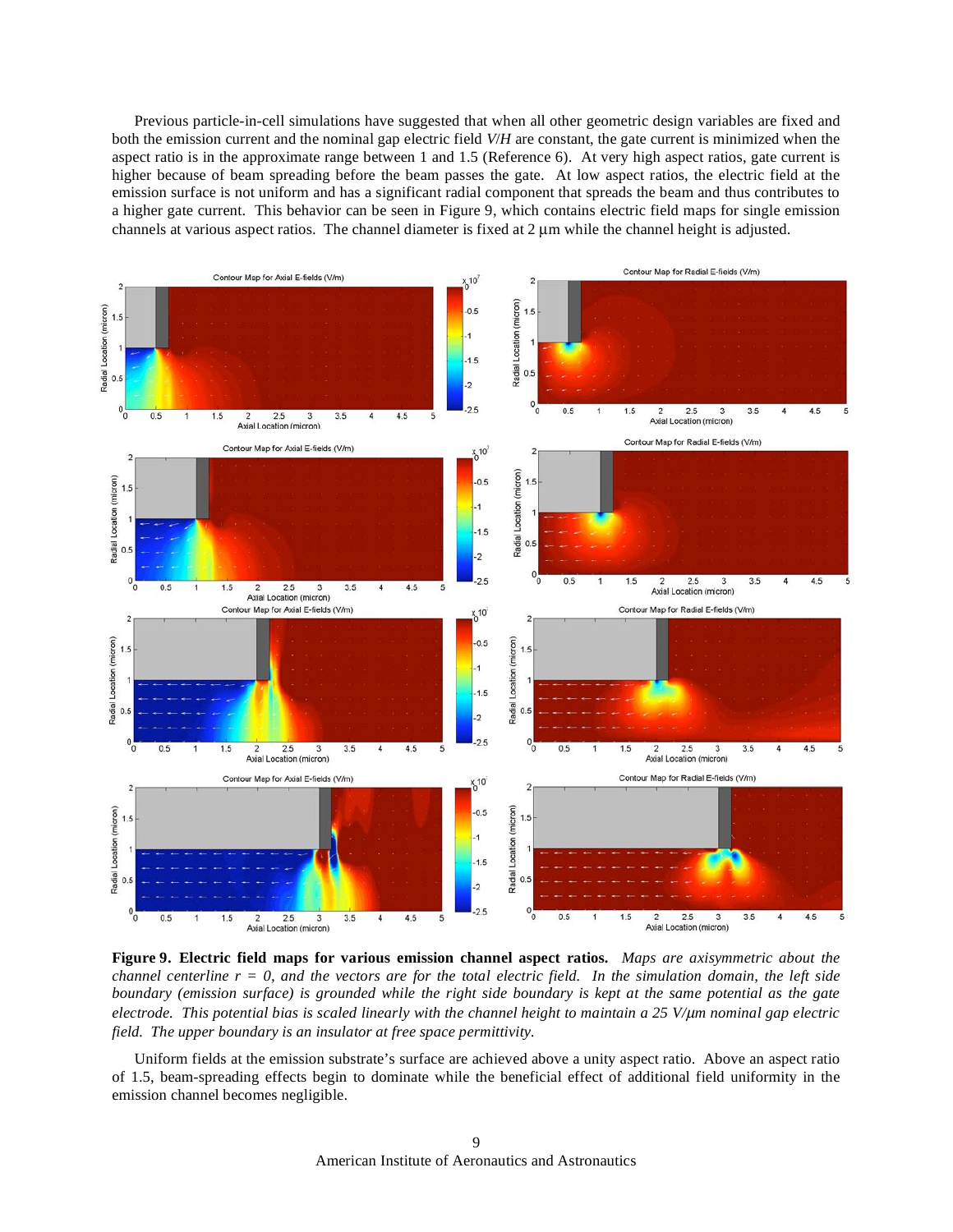# **B. Gate Fabrication**

The MEMS gates' fabrication process has been previously described (Reference 6). Doped (1-20  $\Omega$ -cm) silicon wafers are used, with one side of the wafer subjected to ion implantation  $(4\times10^{16}$ -cm<sup>-2</sup> boron at ~0.5-µm-thick) to create the conductive gate electrode. Low-stress silicone oxide nitride (~2-μm-thick) acts as the dielectric layer, and emission channels are formed via reactive ion etch. A final wet etch opens up emission windows in the bulk silicon to expose the emission channels. Figure 10 shows SEM images of fabricated gates. When nominally designed for a unity aspect ratio using channel diameters of  $\sim$ 2  $\mu$ m, which is near the limit of optical lithography, these gates resulted in reduced aspect ratios between 0.5 to 0.7 as a result of the final wet etch process. Future processing runs, if wet etches are still used, should be able to compensate by nominally designing for a greater than unity aspect ratio; to permit proper growth of the correspondingly thicker dielectric film, stacked film (i.e., alternating layers of silicon oxide and nitride) approaches would be pursued. While current gate designs are stand-alone configurations that must be mounted and integrated with emission substrates, efforts are underway to directly deposit gate layers on BN films to create fully integrated cathode designs. The chief challenges are ensuring proper gate layer adhesion to the BN film and adequate etch selectivity to create the emission channels without damaging the underlying emission substrate.



**Figure 10. SEM images of MEMS gate.** *(Left) Isometric view of viewing window with many emission channels. (Right) Cross-section view of an emission channel with less than unity aspect ratio.* 

## **IV. Conclusion and Future Work**

While BN films have been successfully grown and tested for electron emission in vacuum and following exposure to a hall thruster environment, more work is needed to improve the film uniformity and to better understand how the film reacts to ambient plasma. Forming regular BN nanotips rather than simply relying on BN films' inherent nanostructure is a potential approach to reduce the threshold electric field for emission, increase the current density, and promote more consistent emission performance. Modeling, fabrication, and testing lessons learned are being applied and extended to other applications, such as the Nanoparticle Field Extraction Thruster  $(nanoFET)^8$  requiring MEMS gates.

## **Acknowledgments**

This project is funded by an Air Force STTR grant (FA9550-04-C-0061 monitored by Dr. Mitat Birkan) and supported by a National Defense Science and Engineering Graduate Fellowship. Special thanks to Robert Hower at Michigan's Solid State Electronics Laboratory for his expertise and patience during the MEMS gate fabrication process. Thanks also to Abe Oraiqat at the University of Michigan for his help with the BN growth and testing process and Bryan Reid at PEPL for operating the H6 hall thruster and enthusiastically supporting the LVTF tests.